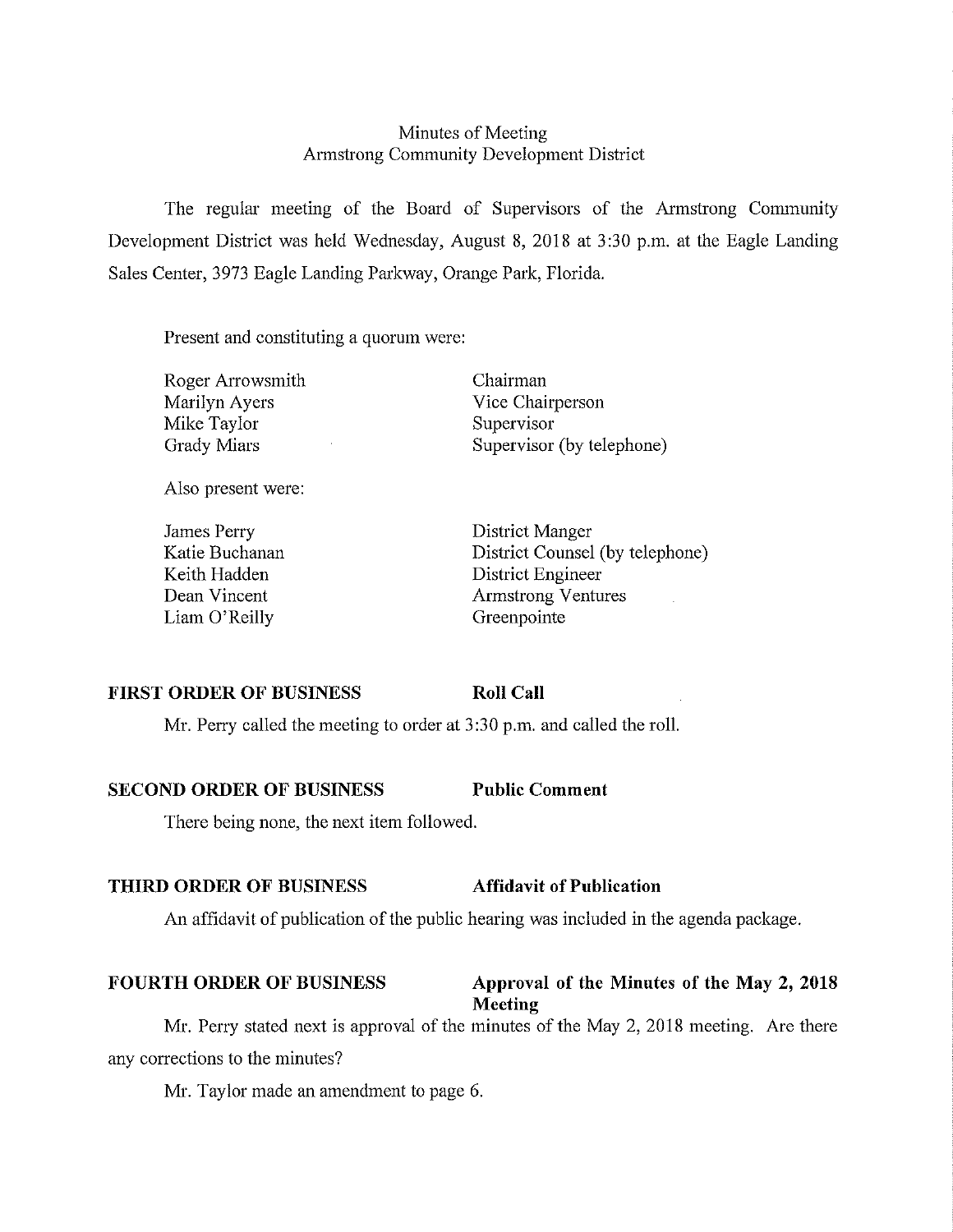On MOTION by Mr. Taylor seconded by Ms. Ayers with all in favor the minutes of the May 2, 2018 meeting were approved as amended.

### **FIFTH ORDER OF BUSINESS** Ratification of Audit Engagement Letter with **Grau & Associates for Fiscal Year 2017**

On MOTION by Ms. Ayers seconded by Mr. Arrowsmith with all in favor the engagement letter with Grau & Associates to perform the fiscal year 2017 audit was ratified.

**SIXTH ORDER OF BUSINESS Consideration of Audit Engagement Letter with Grau & Associates for Fiscal Year 2018** 

> On MOTION by Ms. Ayers seconded by Mr. Taylor with all in favor the engagement letter with Grau & Associates to perform the fiscal year 2018 audit was approved.

### **SEVENTH ORDER OF BUSINESS** Acceptance of Audit for Fiscal Year 2017

Mr. Perry stated this audit was finished between meetings and it has been filed with the State of Florida. There were not a lot of transactions for fiscal year ended 2017, however, on page 1 there is a clean opinion, which is what you want to see in any audit. On page 23 is an opinion in regard to internal controls in which they found no issues and on page 27 in regard to the rules of the auditor general there are specific things that have to be complied with and they found no issues with any of that. It is a clean report and has been filed with the State of Florida and filed with the county.

> On MOTION by Mr. Taylor seconded by Mr. Arrowsmith with all in favor the fiscal year 2017 audit was accepted.

**EIGHTH ORDER OF BUSINESS Consideration of Resolution 2018-07 Resetting the Date of the Public Hearing on the Proposed Budget for Fiscal Year 2018/2019**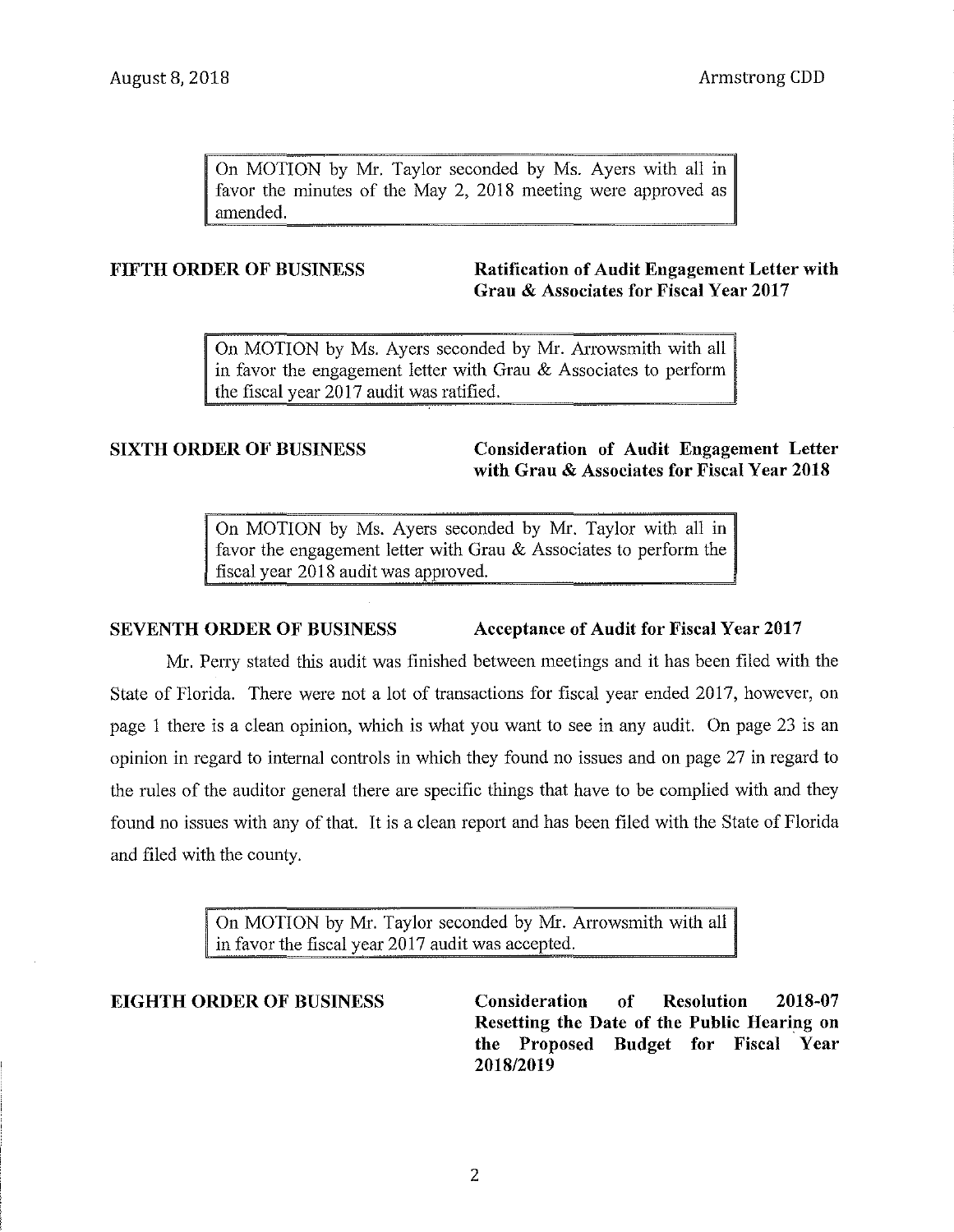Mr. Perry stated next is consideration of Resolution 2018-07 that reset the date of the public hearings for the budget for fiscal year 2019 that was moved from August 1 to this meeting date, which is August 8.

> On MOTION by Mr. Taylor seconded by Ms. Ayers with all in favor Resolution 2018-07 resetting the budget hearing to August 8, 2018 was approved.

# **NINTH ORDER OF BUSINESS Public Hearing to Adopt the Budget for Fiscal Year 2019**

**A. Consideration of Resolution 2018-08 Relating to the Annual Appropriations and Adopting the Budget for Fiscal Year 2019** 

On MOTION by Ms. Ayers seconded by Mr. Taylor with all in favor the public hearing was opened.

Mr. Perry stated this budget is very similar to what you have seen before as the approved budget. It is a developer funded budget for fiscal year 2019 and includes all the administrative expenses and as a developer funded budget we are not assessing the developer so it is more of a pay as you go basis, which is consistent with what we have been doing so far. This is pretty normal for districts in the early phases because it gives you a little more flexibility in regard to expenditures of the district versus assessing where you might budget for certain expenses that aren't incurred and you still have to pay for that. There have not been any changes since what was approved. It does include a narrative of the expenses and also the debt service funds for the 2017A Bonds and the B Bonds.

Mr. Arrowsmith asked how do we handle splitting going forward?

Mr. Perry stated that would be the consideration of the funding agreements. In the agenda package we have a funding agreement with Greyhawk Venture, LLC and one with Armstrong Venture, LLC.

Mr. Taylor stated I have read these and the only comments I have are on the one between Armstrong CDD and Armstrong Venture on page 2, paragraph 1 in the last sentence it notes that the funding would be 50%. Is this new?

Mr. Perry stated the one I have I don't know if it is the latest version or not.

Mr. Taylor stated I sent some clarifications last night to Katie.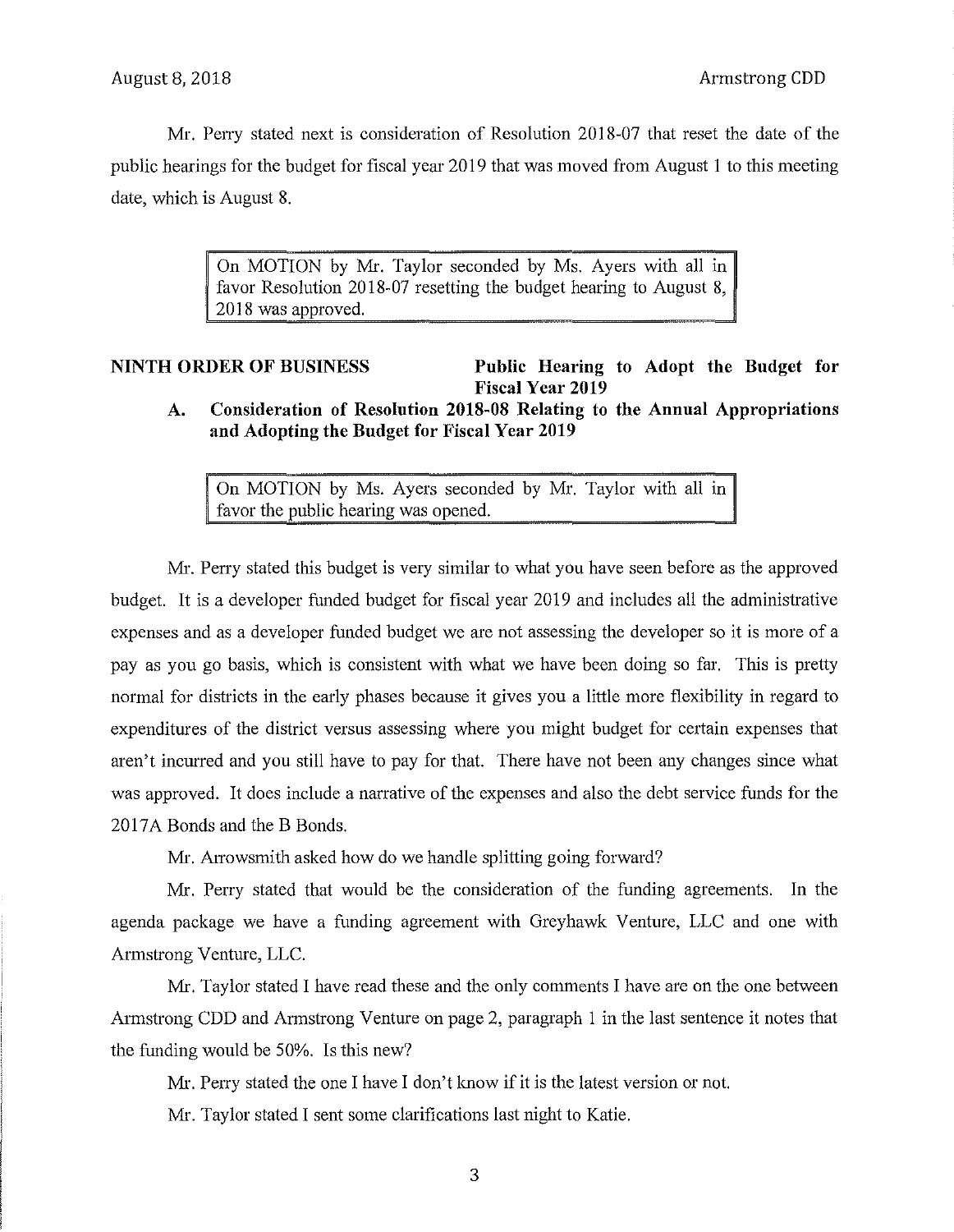Ms. Buchanan stated I don't think Jim has that copy. I don't know that I made any changes to the allocation section just cleaned up the name and the reference to ownership.

Mr. Taylor stated on page 2 it cites, Greenpointe Communities and I wanted that to reflect Greyhawk Venture, LLC and under the other agreement between Armstrong CDD and Greyhawk Venture, I don't know if you made this change but the developer, which is us Greyhawk Venture, LLC has already purchased versus under contract.

Ms. Buchanan stated I did make that change.

Mr. Taylor stated the last change, which I don't know if I sent to you, but my signature block would be without the "S", it is Michael C.

Ms. Buchanan stated I will take the signature block and get it circulated via email.

Mr. Arrowsmith asked when will Tynes be done?

Mr. Vincent stated probably May of next year.

Mr. Taylor stated but you are contracting your lands from the district. You are going through the contraction of the commercial lands right now?

Mr. Arrowsmith stated yes.

Ms. Buchanan stated the boundary amendment hearing is next Tuesday before the County Commission. It will happen pretty quickly unless something changes.

Mr. Arrowsmith stated that is not going to be in the district, but we will still have Tynes Boulevard that will be involved with the district. I'm not sure it is 50/50, we have not talked about it. I'm sure the bulk of everything is going to be Greyhawk and I'm not sure we should be paying 50%.

Mr. Taylor stated I think we can tie it to county acceptance of Tynes Boulevard lB and 2, we can split the cost until that time and that is a milestone. We are controlling the timetable on getting it completed and that would be a fair way.

Ms. Ayers asked would that mean A?

Mr. Taylor stated I don't know, it is weather dependent and a lot of things. It will be substantially done April of next year but then you have the same thing we are all going through with Clay Electric, you have to get power in that road. You can't get irrigation or anything in until the power is there. You get to a certain point then you are at the mercy of the franchise utility so it is impossible to give you a set date until we have a definitive date from them so I think that is the best way to deal with it.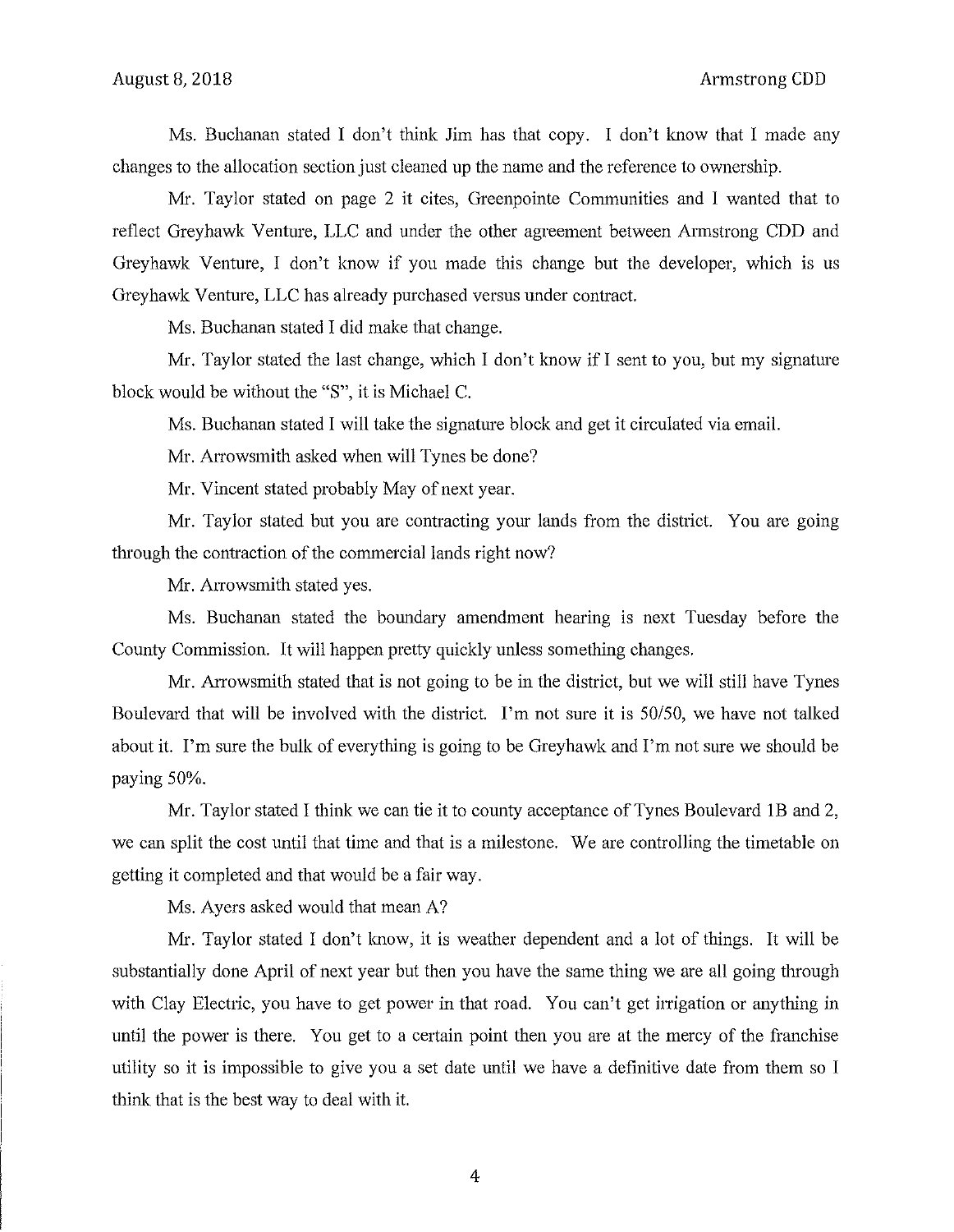Mr. Perry stated I'm suggesting we get a motion approving the two funding agreements with the provision in regard to Armstrong Venture the 50% funding would cease upon acceptance of Tynes Boulevard by the county.

Ms. Buchanan stated okay, I can make that modification.

Mr. Perry stated we will have the board approve that in substantial form in case there are a couple nits.

Mr. Arrowsmith stated there will be a savings because we won't be paying anybody to be on the board. I don't know who you are putting on the board.

Mr. Taylor stated that is yet to be determined.

On MOTION by Mr. Taylor seconded by Mr. Arrowsmith with all in favor the fiscal year 2018/2019 funding agreements were approved in substantial form and on the Armstrong Venture agreement the 50% funding will cease upon acceptance of Tynes Boulevard by the county.

On MOTION by Mr. Taylor seconded by Ms. Ayers with all infavor Resolution 2018-08 was approved.

On MOTION by Mr. Taylor seconded by Ms. Ayers with all in favor the public hearing was closed.

## **B. Consideration of Fiscal Year 2018/2019 Funding Agreements**

This item taken earlier in the meeting.

## **TENTH ORDER OF BUSINESS** Ratification of Request for Proposals for **Amenity Center Construction**

Mr. Perry stated I'm asking the board to ratify the request for proposals that was sent out prior to this meeting and subsequent to the last meeting.

> On MOTION by Mr. Taylor seconded by Ms. Ayers with all in favor the request for proposals for the amenity center construction was ratified.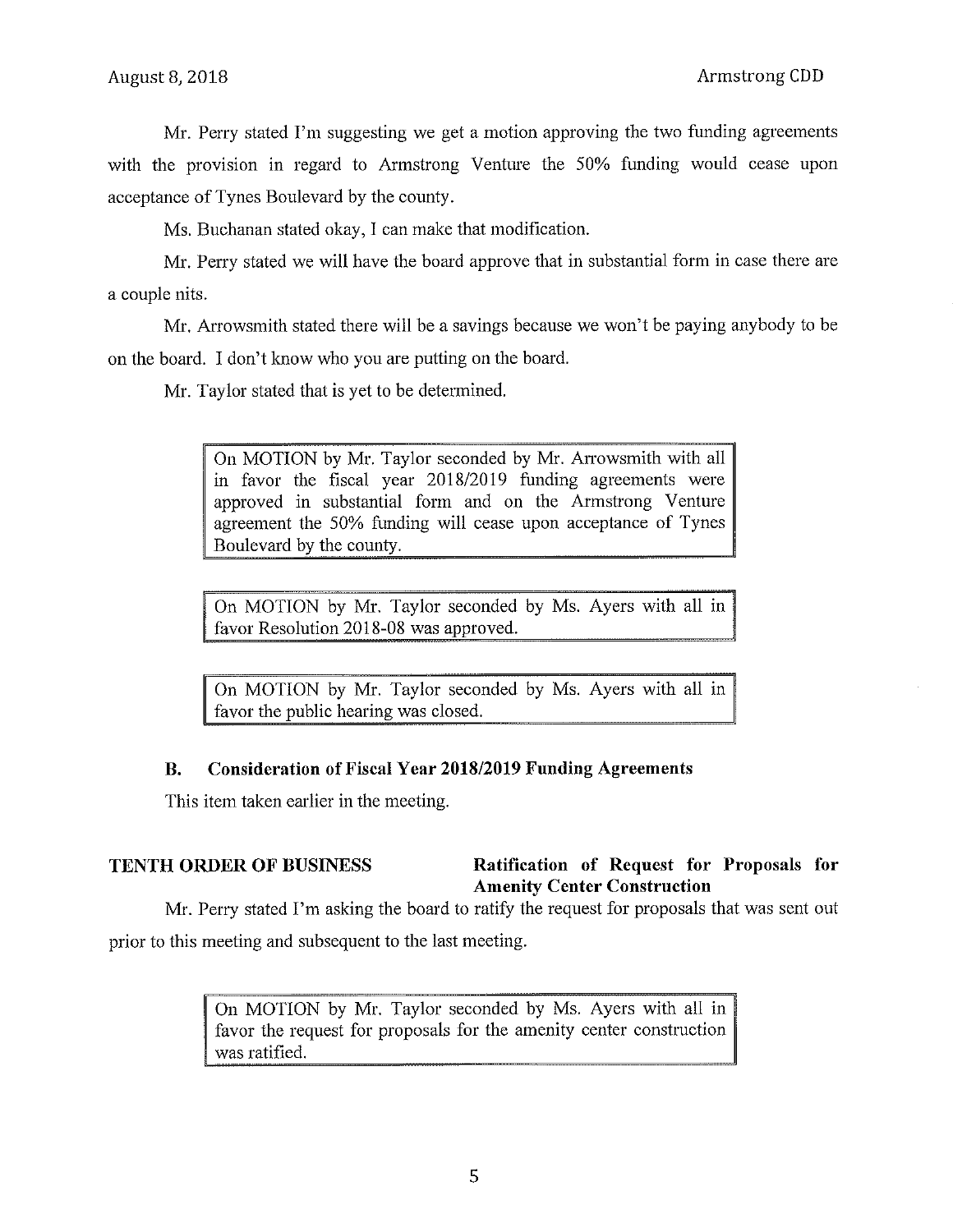#### **ELEVENTH ORDER OF BUSINESS**

## **Consideration of Proposals for Amenity Center Construction**

Mr. Perry stated there were three proposals received, one from Dickey Smith, one from Scherer and one from Carlton and I have copies of the proposals here in case they are needed by any member of the board or staff.

Mr. Vincent stated there are three proposals, all three came in acknowledging all the addendums and met all the qualifications that were required by the documents. I put together some preliminary scoring and the second sheet is the scoring criteria and it breaks down to 100 points: 10 points for personnel, 20 points for proposer's experience, 10 points for understanding the scope, 10 points for financial capability and 25 points for price and schedule respectively. We have done some preliminary scoring and provided the ranking in order, Scherer Construction would be in first place, Dickey Smith in second place and Carlton Construction in third place. I have been through this with the CDD attorney as well as the design architect, Basham  $&\&$  Lucas, and they vetted all proposals and looked at all the bids accordingly and this is where the scoring ended up.

Mr. Taylor asked what are your thoughts on the timeframe for Scherer? It is quite different than the Dickey and Carlton schedule.

Mr. Vincent stated they received the max 15 points for the fastest schedule but we did think that was a little bit on the unreasonable side so we docked them a point for that. We also docked them a point for experience based on a past project. Due to the base bid number and also the aggressiveness of the schedule they still remain in first place. They all have the experience requirements, which I believe is three past projects completed with similar size and scope. If the board adopts this proposed scoring we would then with the help of Katie begin the contract negotiations with that builder. Assuming everything goes well we expect a few weeks prior to executing the contract and upon that we would issue a notice to proceed. They would need to apply for a building permit so they would not mobilize for at least 60 days. If contract negotiations are not successful with the no. 1 ranked contractor the CDD would default to the no. 2 ranked contractor, which would be Dickey Smith. The duration is 164 days, which is 5  $\frac{1}{2}$ months. There is site work scope that was excluded in this GC contract, i.e. the parking lot for the amenity center, that design has been done by the engineer and has been submitted for a permit so that work will need to begin prior to the GC beginning work so there is a scenario where if that work is not substantially complete then the GC would be held up a little bit.

6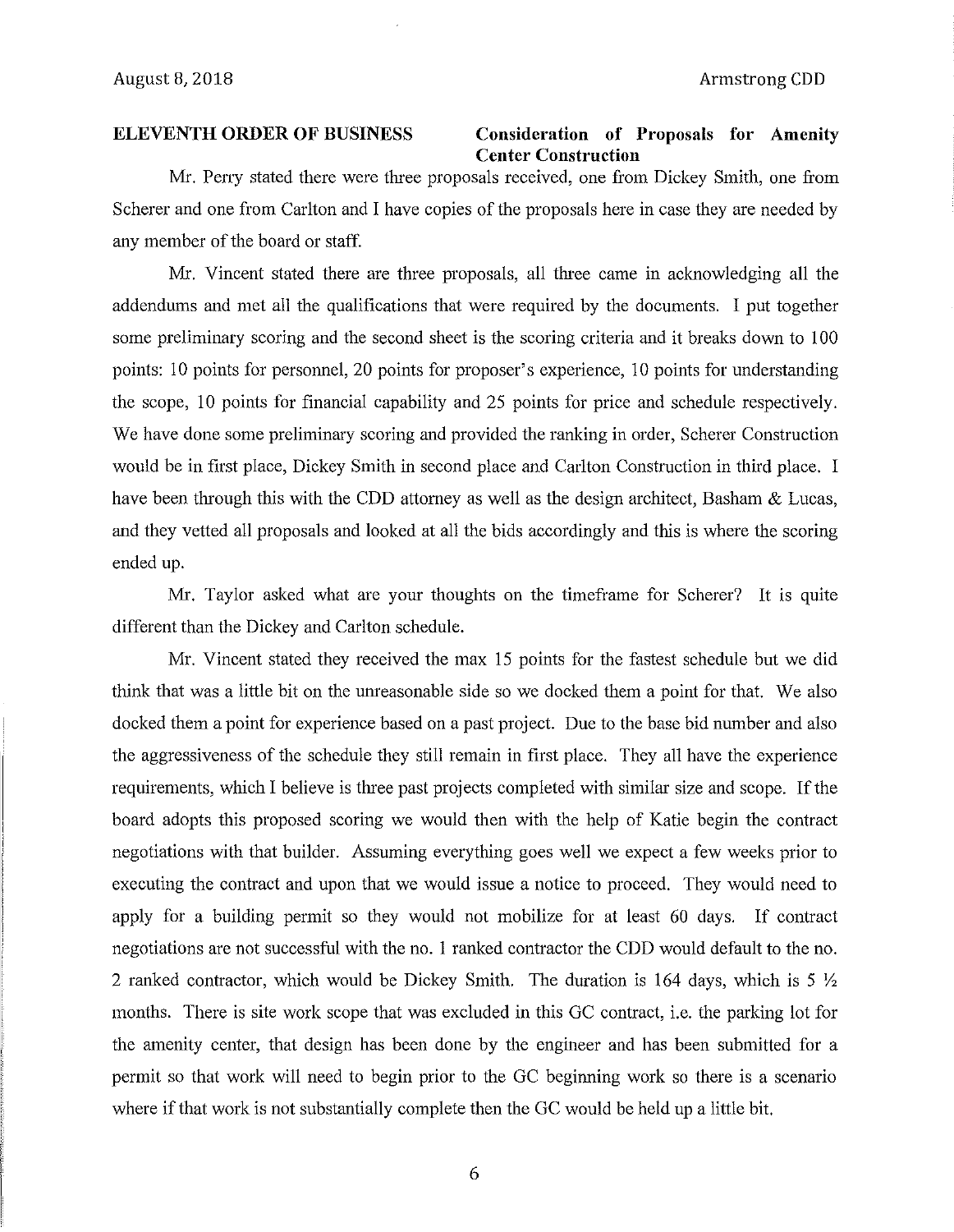Armstrong CDD

Mr. Taylor asked the bids are good for how long?

Ms. Buchanan stated 120 days.

Mr. Vincent stated the civil scope for the amenity center we expect to be pretty small, it is some storm drainage and a parking lot with 30 spaces.

Mr. Peny stated we would look to the board to rank the proposals as discussed with Scherer no. 1 at \$2,215,380, Dickey Smith no. 2 at \$2,243,380 and Carlton no. 3 at \$2,289,416.

> Mr. Taylor moved to rank Scherer no. 1 with 98 points, Dickey Smith no. 2 with 96.3 points and Carlton was no. 3 with 95.8 points and to authorize the vice chairman to negotiate a contract with the no. 1 ranked firm and Ms. Ayers seconded the motion.

Mr. Arrowsmith stated the only concern I would have is the timing.

Mr. Vincent stated one thing we did through the architect, there was a pre-bid meeting where we informed all the contractors of the existing situation with the Tynes Boulevard construction as well as Greyhawk infrastructure construction. They are well aware of no availability of utilities in power and we have asked them to take that into consideration in their proposal number that there is preference given to the infrastructure construction along Tynes. We do anticipate giving them a staging area and staying out of everyone's way.

On voice vote with all in favor the motion passed.

#### **TWELFTH ORDER OF BUSINESS Consideration of Proposal from Basham** & **Lucas for Construction Administration**

Mr. Perry stated the proposal from Basham & Lucas for construction administration is included in your agenda package and the total cost is approximately \$27,200.

Mr. Vincent stated that is a not to exceed number. The majority of this billing is for construction administration. The current contract is for design and construction drawings. Now that we are entering into the construction phase this contract will allow them to process RFis, shop drawing review and that type of construction administration items. It is billed at an hourly rate with a not to exceed amount of \$27,200.

7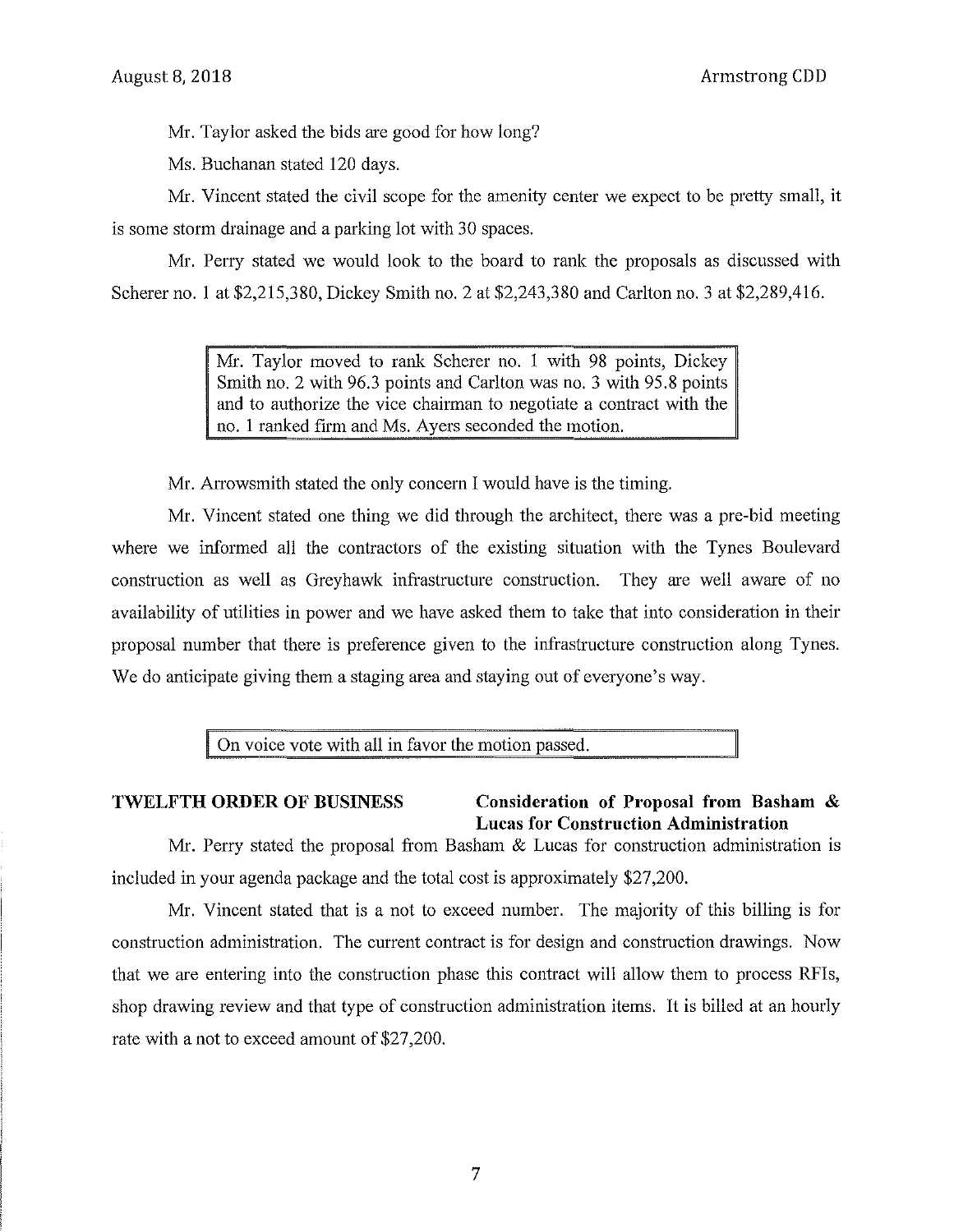On MOTION by Mr. Taylor seconded by Mr. Arrowsmith with all in favor the proposal from Basham  $&$  Lucas for construction administration for the amenity center in an amount not to exceed \$27,200 was approved.

#### **THIRTEENTH ORDER OF BUSINESS Consideration of Project Administrator Agreement**

Mr. Perry stated item eight is consideration of project administrator agreement and that is included in your agenda package and that is with Greyhawk Venture, LLC in regard to the project as defined under section A. This is at no additional cost.

Mr. O'Reilly stated this is the project administrator agreement that was discussed in February and the form is a standard form and the compensation is zero dollars.

Mr. Taylor asked when does it expire?

Ms. Buchanan stated I think it is at the completion of the project.

Mr. Taylor stated that would be for Phase 1. It would have to be amended for Phases 2 and 3?

Ms. Buchanan stated the engineer's report, the initial one as supplemented by the second one so technically I think we are probably okay assuming your part 2 is included in the initial engineer's report.

with. Mr. Taylor stated as long as it encompasses all 500 I think this is fine to move forward

> On MOTION by Mr. Taylor seconded by Ms. Ayers with all in favor a project administrator agreement with Greyhawk Venture, LLC was approved.

### FOURTEENTH ORDER OF BUSINESS Staff Reports

### **A. District Counsel**

There being none, the next item followed.

### **B. District Engineer**

**1. Ratification of Requisitions 10-19**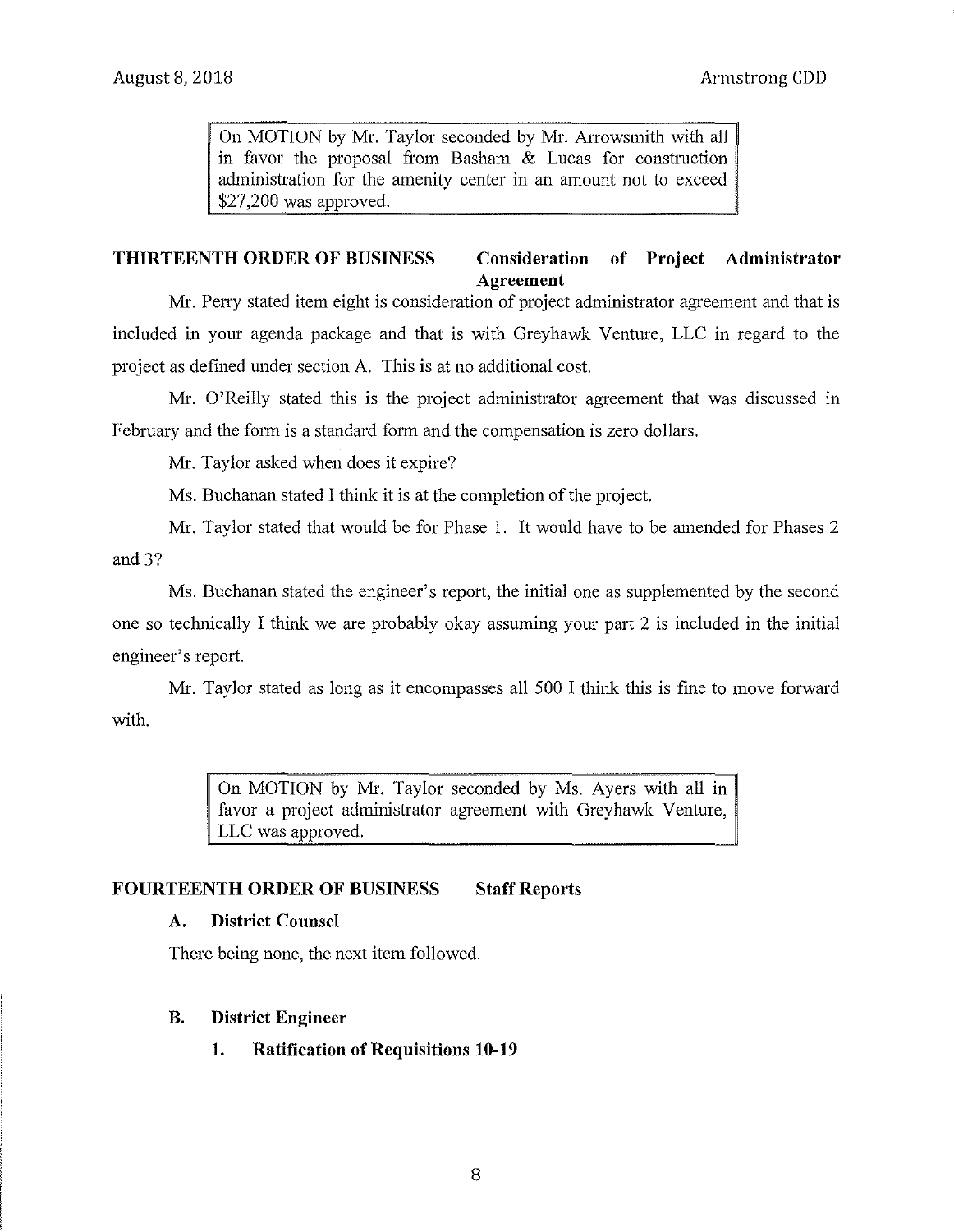Mr. Perry stated there is a detailed listing of requisitions 10 through and including 19 in the agenda package and those total \$1,993,041 and have been processed with the trustee during the period from the last meeting to today.

> On MOTION by Ms. Ayers seconded by Mr. Taylor with all in favor requisitions 10-19 were ratified.

## **2. Consideration of Requisitions 20 - 24**

Mr. Hadden stated next is consideration of requisitions 20 through and including 24.

Mr. Perry stated you have the details of those in the agenda package and they total \$296,610.19 and they have been reviewed by staff.

Mr. Vincent stated the two Vallencourt invoices I believe are to be paid out of the construction account. That is not part of Tynes Boulevard.

Mr. Hadden stated yes.

On MOTION by Ms. Ayers seconded by Mr. Arrowsmith with all in favor requisitions 20-24 were approved.

## **3. Ratification of Change Order No. 5 Tynes Boulevard lA**

On MOTION by Ms. Ayers seconded by Mr. Taylor with all in favor change order no. 5 with Vallencourt Construction for Tynes Boulevard 1A in the amount of \$7,968.36 was approved.

### **4. Consideration of Jr. Davis Change Order**

Mr. O'Reilly stated this change order no. 1 covers lots of things but one of the items is the as-builts were wrong so there had to be additional force main along Oakleaf to connect into their manifold line. A large chunk of the change order is for the upsizing of the lift station, both pumps and wet well, electrical panels. We had discussions with Katie about a funding agreement with East West and the CDD to reimburse a portion of those lift station charges. I propose that this change order be approved to continue work snbject to that agreement that would be drafted by Katie.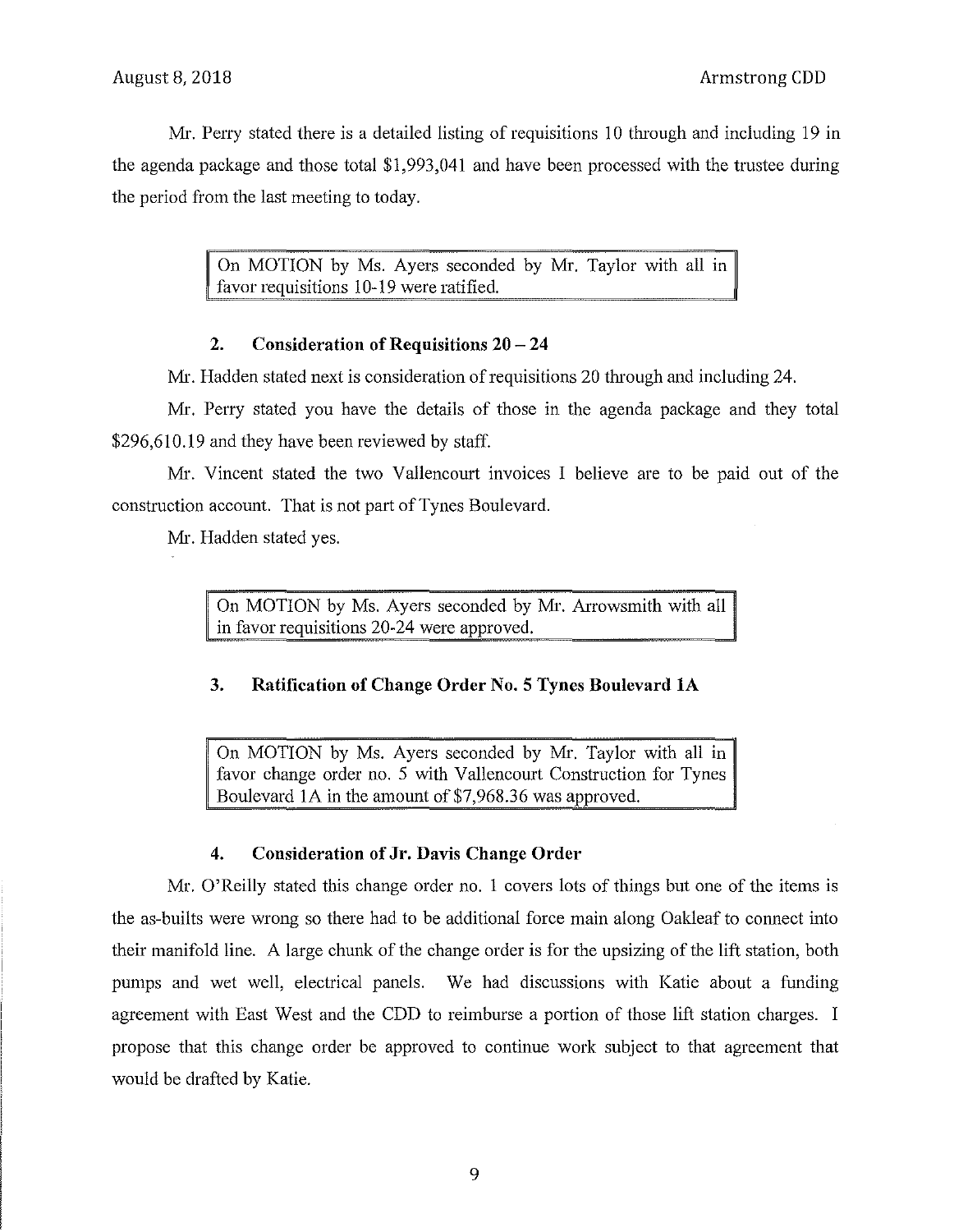Mr. Vincent stated basically as representative of Armstrong Ventures I met with Mike and Liam last month and we went through the costs for the pump station force main and associated items and we looked at the service area for West Bank and we agreed on a monetary amount that would be a payment from the entity, it wouldn't be from Armstrong Ventures but it would be from our developing entity West Bank and with specific amounts and when they would be paid. That is something that we will be working with district counsel to have executed and it will be tied to recordation of plats in the West Bank Project and it is a specific monetary amount, which all three of us have agreed to.

Mr. Perry asked I don't have a copy of that but what is the total dollar amount for the change order?

Mr. Hadden responded \$238,707.53.

On MOTION by Mr. Taylor seconded by Ms. Ayers with all in favor district staff was authorized to work with those landowner entities to develop an agreement, which recognizes the funding relating to the upsizing of the lift station and the chairman was delegated the authority to finalize that between meetings.

On MOTION by Ms. Ayers seconded by Mr. Taylor with all in favor change order no. 1 with Jr. Davis in the amount of \$238,707.53 was approved.

## **C. District Manager**

## **1. Designation of Date, Tirne and Location for Landowners' Meeting and Election, Resolution 2018-09**

Mr. Perry stated by statute we need to set a landowners' meeting for the first Tuesday in November, which would be November 6, 2018. After that we do have a meeting schedule in the agenda package and I believe we need to change the date on that for November because we have November  $7<sup>th</sup>$  on the schedule. We propose to set the landowners meeting for 3:30 and immediately thereafter have the regular meeting of the board.

> On MOTION by Ms. Ayers seconded by Mr. Arrowsmith with all in favor Resolution 2018-09 designating November 6, 2018 at 3:30 p.m. as the landowners' meeting was approved.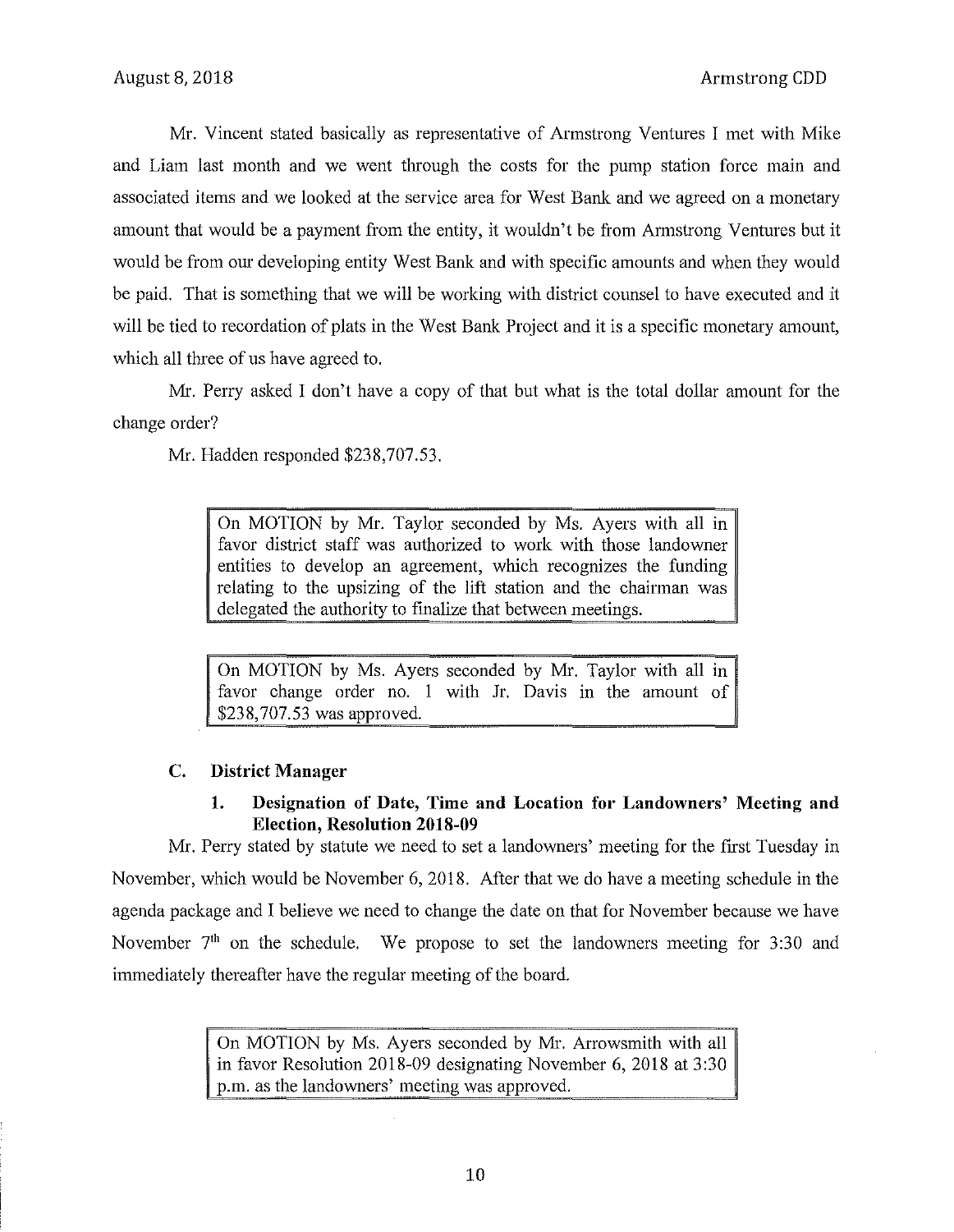### **2. Discussion of Meeting Schedule for Fiscal Year 2019**

Mr. Perry stated the next item is the meeting schedule for fiscal year 2019 and we will change the date that is currently on there for November  $7<sup>th</sup>$  to November  $6<sup>th</sup>$  at 3:30 p.m. at this location. We will cancel meetings if there is no need to meet.

> On MOTION by Ms. Ayers seconded by Mr. Taylor with all in favor the notice that the board will meet on the first Wednesday of each month at 3:30 p.m. in the same location for fiscal year 2019 with the exception of the November meeting that will be held on November 6, 2018 immediately following the landowners' meeting was approved.

#### **D. Tynes Boulevard Project Administrator**

Mr. Vincent stated East West staff has been working with GMS to try to resolve the slowdown in payments from Clay County. I think we have reached resolution. This is a pass through but knowing it is important to get contractors paid on time we have had a lot of difficulty with the Clay County process. I think we have gotten that solved and fortunately no one has threatened to walk off the job yet. I think we have a good plan of action and that will start to see fruition and people will get paid in a more timely manner.

At next month's meeting I will bring updated schedules as it relates to 1A and 1B and 2. Essentially it will be paved this week and if it is a cool week we will be okay for construction driving next week. I didn't want to run heavy equipment on asphalt that goes down in August. We will continue to want to use the construction access too. As it relates to schedule IA will basically go on a somewhat shutdown until we can better determine the responsive nature of Clay Electric to get utilities through there. We will have final completion of that and opening the road before Thanksgiving.

As it relates to 1B and 2 since we moved forces off of 1B and 2 and tried to focus on getting to this milestone of paving this week we are reassessing our schedule starting tomorrow and we will have an updated schedule. I would see us certainly being close to being done in April of next year, it is dependent on Clay Electric's timetable. Folks at Greenpointe and Greyhawk should understand that situation.

Mr. O'Reilly asked do you see any delay because of the Clay County payment issue that you just mentioned regarding Phase 1A? Is that holding up Phase 1A's schedule?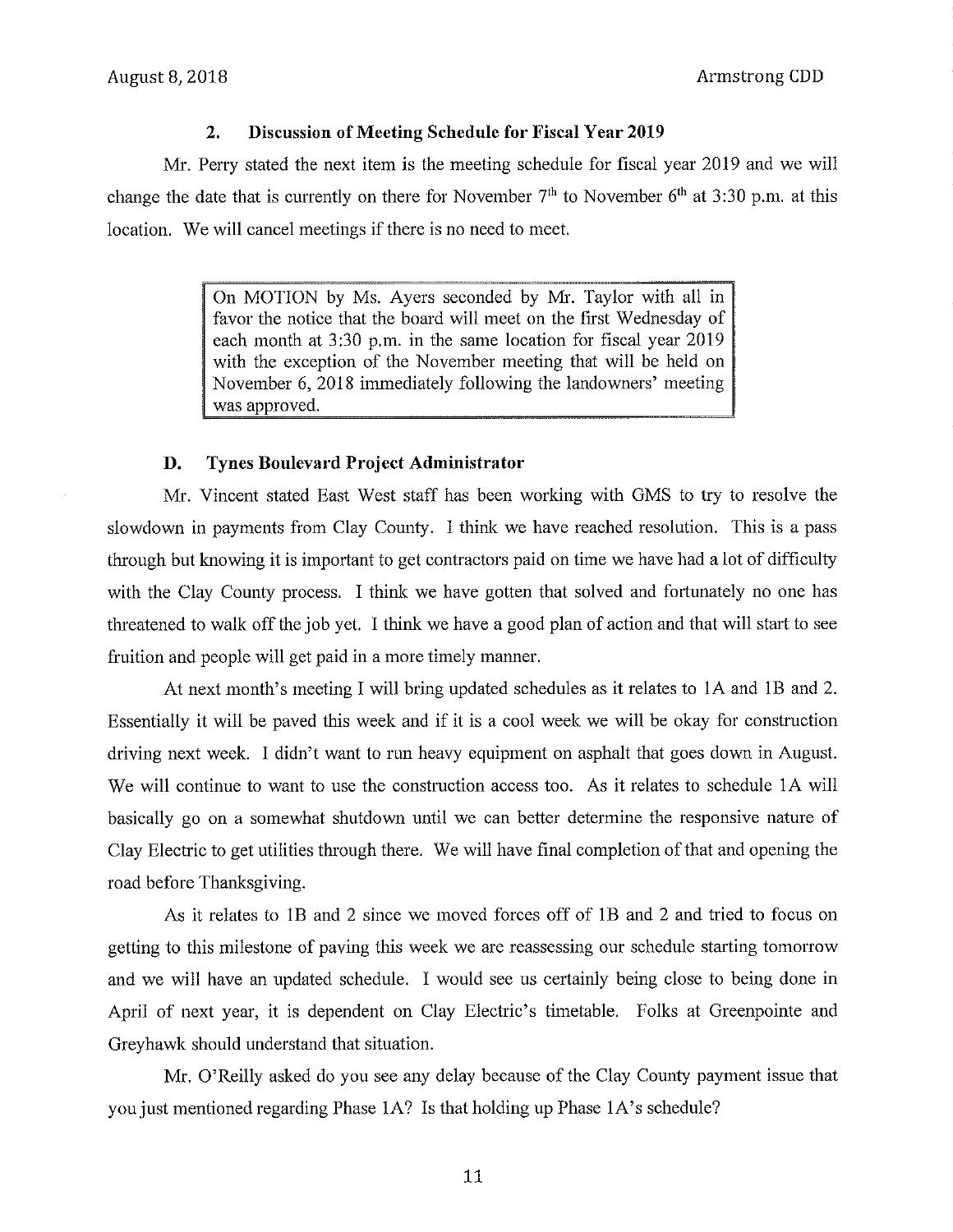Mr. Vincent responded no. What has resulted in this is everybody is getting paid on a monthly basis it is just they are taking 90 days to get paid. All we are trying to do is get it caught up to where it is closer to 30 days. As district counsel will tell you by Florida Statute we are required to pay in 30 days so we are in default there. It has had no effect. Vallencourt had engineering and England Thims & Miller has been very cooperative with this situation so it has not affected the schedule and will not affect the schedule. The biggest affect to the schedule right now as it relates to completing IA now the paving is going down this week is Clay Electric.

Mr. Taylor stated we anticipate builders starting the first of September.

# **FIFTEENTH ORDER OF BUSINESS Supervisor's Requests and Audience Comments**

There being none, the next item followed.

### **SIXTEENTH ORDER OF BUSINESS Financial Statements as of June 30, 2018**

A copy of the June 30, 2018 financials was included in the agenda package.

**SEVENTEENTH ORDER OF BUSINESS Ratification of Funding Request** No. **22-24 (General Fund)** 

> On MOTION by Mr. Taylor seconded by Ms. Ayers with all in favor funding requests 22-24 from the general fund were ratified.

**EIGHTEENTH ORDER OF BUSINESS Ratification of Funding Requests** No. **18-21 (Construction Fund)** 

> On MOTION by Ms. Ayers seconded by Mr. Arrowsmith with all in favor funding requests 18-21 from the construction fund were ratified.

## **NINETEENTH ORDER OF BUSINESS Next Scheduled Meeting - 09/05/18 at 3:30 p.m. at the Eagle Landing Sales Center**

Mr. Perry stated the next scheduled meeting is September 5, 2018 and if for some reason we don't need to have that meeting we will cancel it.